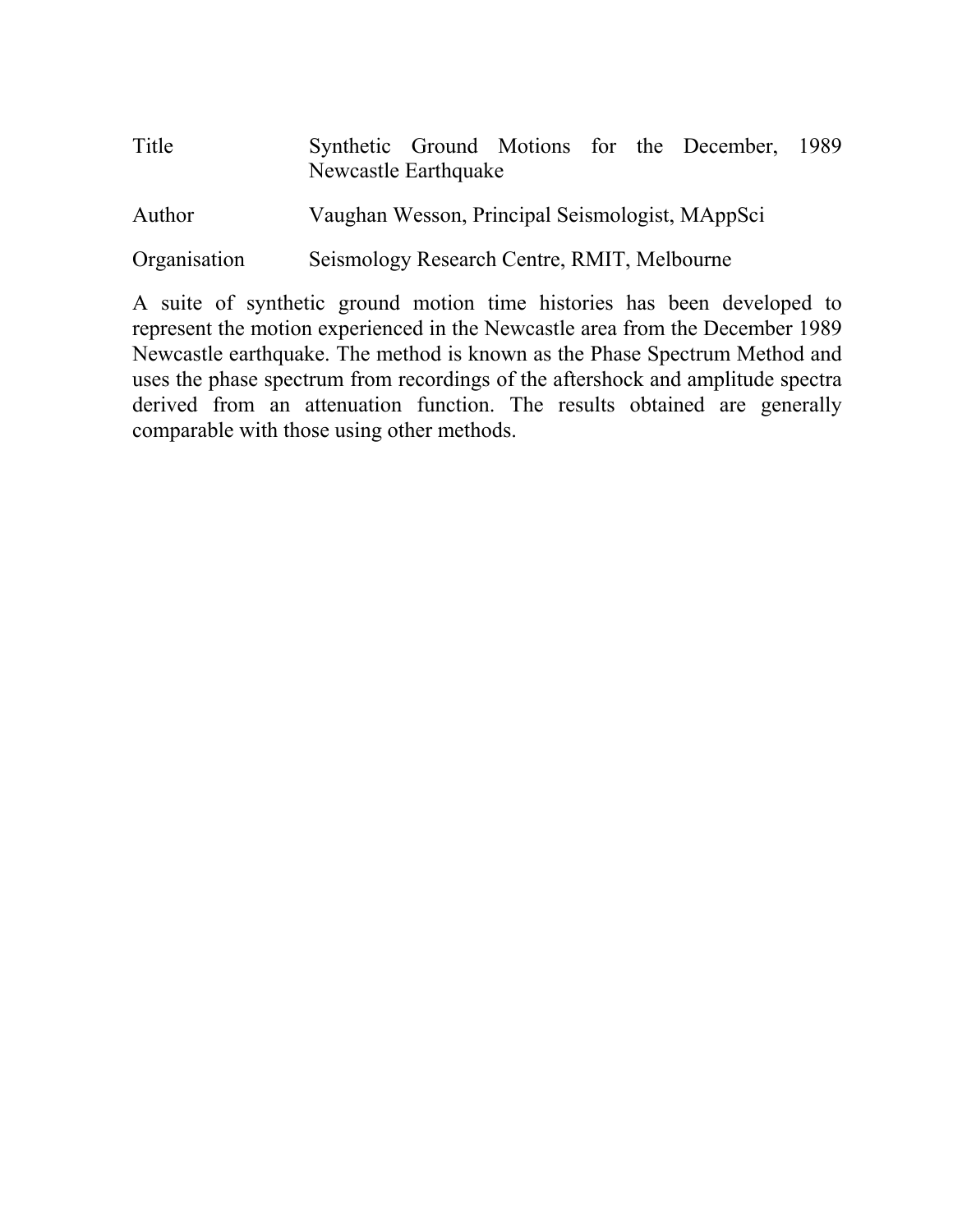# **INTRODUCTION**

The Newcastle earthquake of December 1989 caused damage to a number of engineered structures. For this reason, there is considerable interest in the level of ground shaking experienced by those structures. Unfortunately, no calibrated recordings of the strong ground motion were recorded in the city, the closest being over one hundred kilometres distant near Sydney. This study is one of a number that attempted to estimate the magnitude and character of the ground motion experienced in Newcastle.

The simplest techniques of ground motion estimation use existing attenuation functions to estimate the motion using only the magnitude of the earthquake and distance to the point of interest. Either peak ground motion, or spectral ground motion can be estimated in this manner.

The best estimates of the location and size of the main shock indicate a magnitude of approximately ML 5.6 at a depth of around 13 kilometres. The horizontal distance to points of interest in Newcastle is in the range 10 to 15 kilometres.

Using a range of ground motion attenuation functions  $(1)(2)(3)(4)(5)(6)(7)$ , peak ground velocities of 145 mm/s to 175 mm/s and peak ground accelerations of 830 mm/s<sup>2</sup> to 2600 mm/s<sup>2</sup> are obtained for an earthquake of this magnitude and distance. We would anticipate that the true peak ground acceleration was towards the upper end of this range. It should be remembered that all these attenuation functions are for bedrock or "average" site conditions and it has been widely agreed  $^{(8)(9)(10)(11)}$  that the site conditions in many parts of Newcastle caused amplification of the seismic waves.

For many detailed engineering studies, a complete time history of ground motion is required rather just peak or spectral values. Therefore an attempt was made to synthesise the time history of ground motion experienced in Newcastle. A number of different techniques have been proposed over the years to do this. Each of these have advantages and disadvantages. This paper discusses a method which the author calls the Phase Spectrum Method (PSM). A companion paper describes the Greens Function or superposition method.

### **THE PHASE SPECTRUM METHOD**

The Phase Spectrum method for producing synthetic accelerograms has been developed independently by a number of workers including the author  $(12)(13)$ . This method requires an understanding of the Fourier transform.

The Fourier transform of a time domain signal is a frequency domain signal. It is complex valued and may be considered in either its real and imaginary components or its amplitude and phase components. For this study the representation used is amplitude and phase. The amplitude spectrum represents the amount of signal present at the given frequency, while the phase spectrum defines when that energy is present.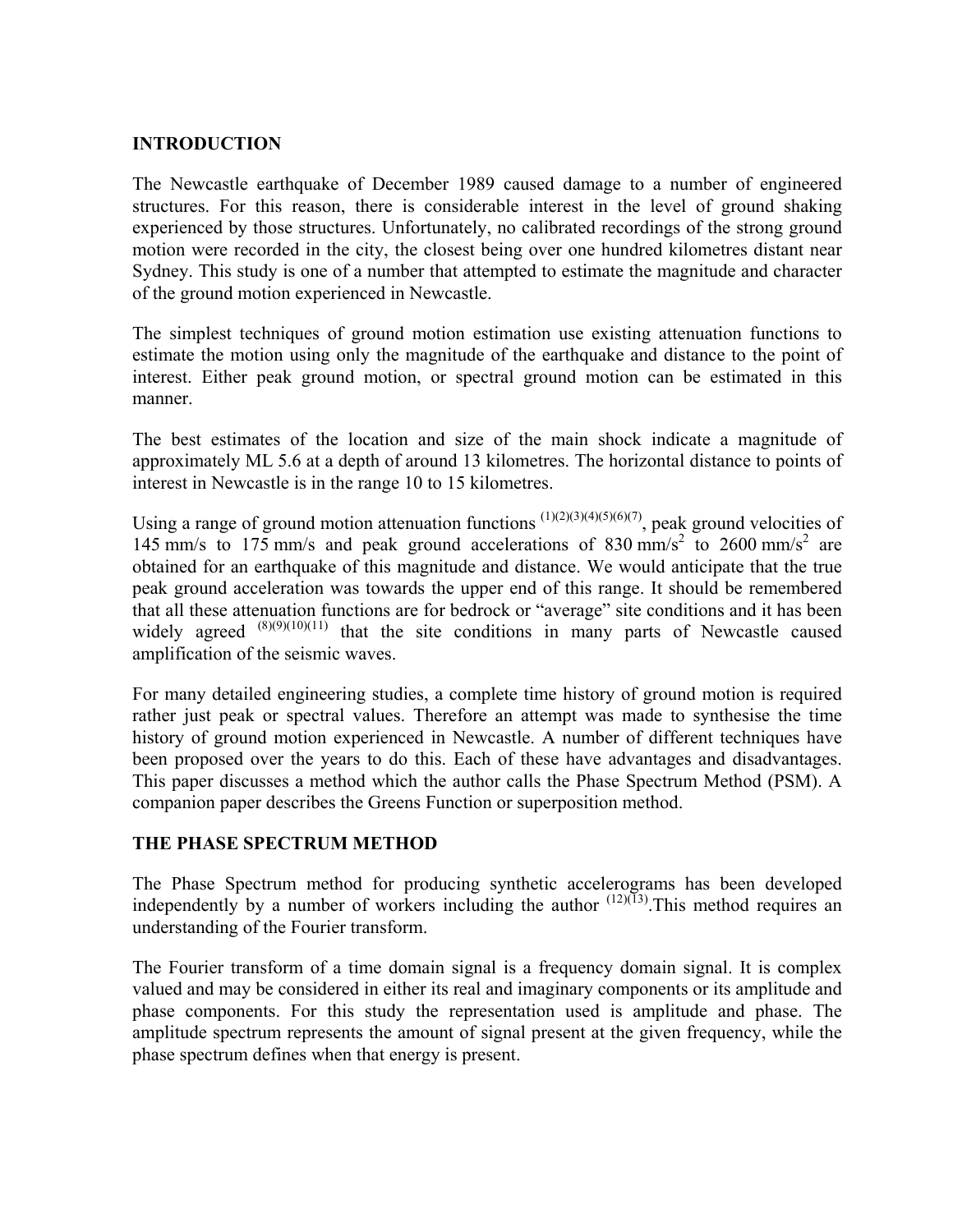## **The Phase Spectrum**

The ground motion recorded at a site depends on three independent factors: the earthquake source, the transmission path, and the site effects. The basis of the PSM is that the phase spectrum only depends on one of these - the transmission path. The PSM assumes that the effects of the transmission path as recorded in one earthquake will be the same in another earthquake occurring at the same location. Once this has been determined, it may be used for other earthquakes occurring in the same place. This means that the phase spectrum recorded from an aftershock of the December 1989 earthquake may be used to represent the phase spectrum of the main shock.

# **The Amplitude Spectrum**

The amplitude spectrum of the Fourier transform is affected by all three of the factors mentioned above: source, transmission path and site. A number of empirical functions have been determined to describe this variation. They give the Fourier amplitude (not phase) at a range of frequencies as a function of the earthquake magnitude, source to site distance and site conditions. This empirical function can be used together with a measured phase spectrum to produce a complete Fourier spectrum that is transformed back to the time domain to produce a synthetic accelerogram. This is the basis of the PSM.

The influence of the site can be catered for in two ways. In the first method, the empirical function itself may have a parameter that can be used to specify, in a very general manner, whether the site is rock or alluvial. In the second method, it is possible to explicitly modify the amplitude spectrum produced by the empirical function before it is combined with the phase spectrum.

# **THE TECHNIQUE USED**

A suite of synthetic accelerograms has been produced for the Newcastle area using PSM. A number of different parameters or methods are involved in the production of each synthetic and this leads to the suite produced. The parameters are:

Empirical attenuation function

Two different functions are used. One produced by Trifunac in  $1976$  <sup>(14)</sup> and one by McGuire in 1978<sup>(15)</sup>

Site effect consideration

The site effect may be taken in to consideration using the empirical function parameter or by applying an amplification to a section of the (bedrock) spectrum. The spectral amplifications applied here are a peak factor of two, four, six or eight using a raised cosine curve between 0.6 and 3.0 hertz with its peak at 1.8 hertz. As will be seen, the results show that the peak acceleration is amplified by much smaller amounts than the spectral amplitude.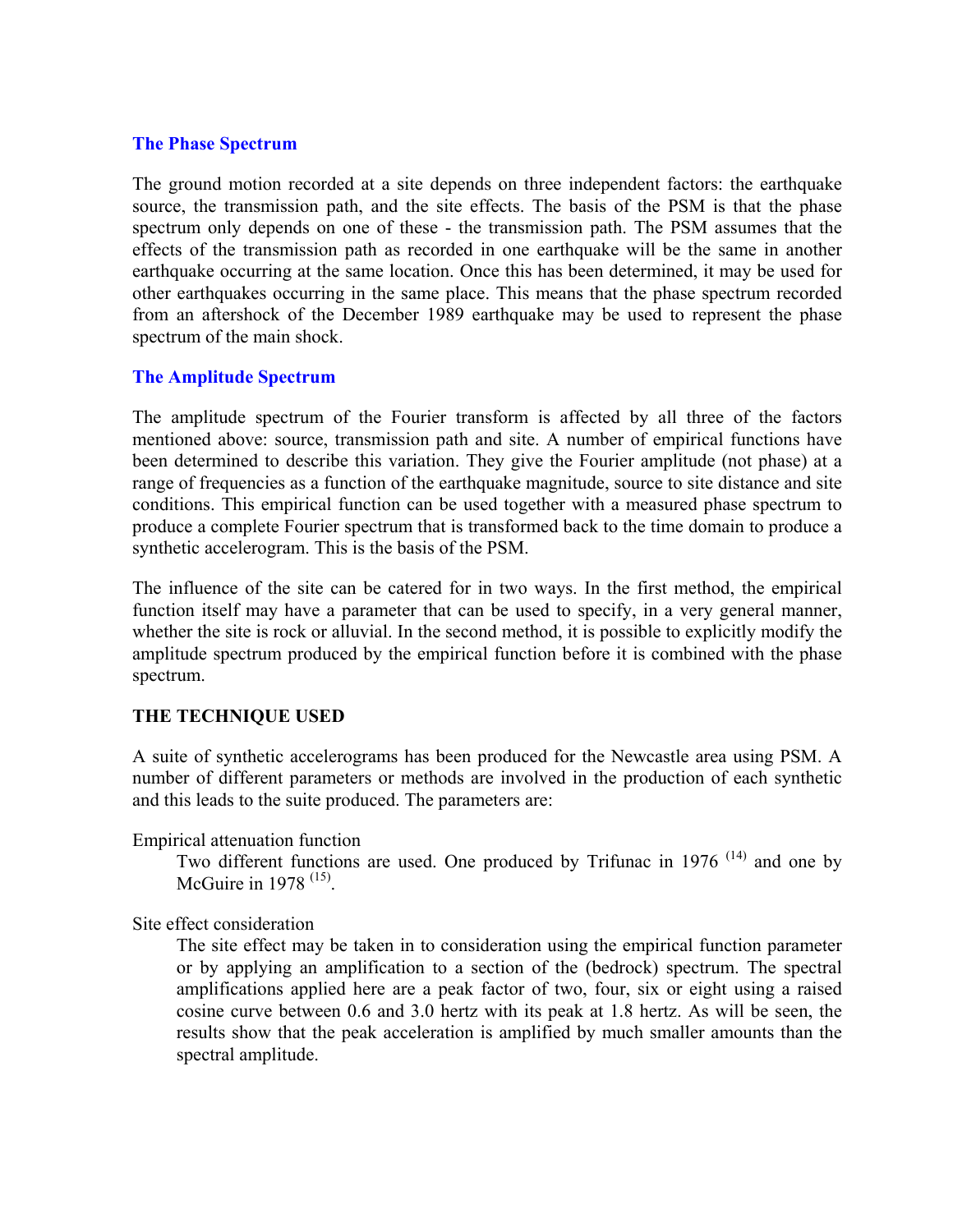Phase spectrum source

The phase spectra being used are from recordings of the aftershock made on the portable seismographs installed after the main shock in December 1989. The sites at which we have recordings are:

- CLB The BHP Recreation Club
- HCG Hillsborough-Charlestown Golf Club
- KON Kooragang Island
- MOS Near the Rankin Park Hospital
- UNI Newcastle University

Synthetics were produced using the phase spectrum from each of the CLB, KON, MOS and UNI recordings for comparison. The HCG site was much closer to the earthquake and was not considered appropriate to use in this case.

### Random variation of amplitude spectrum

The empirical functions produce an amplitude spectrum that is a smooth function of frequency. Amplitude spectra of actual seismograms and accelerograms have a considerable random component superimposed on a smooth spectrum. This has been modelled by computing each spectral amplitude using a log-normal distribution with a standard deviation of 0%, 20% and 50% of the original spectral estimate.

### **RESULTS**

If all the combinations of parameters mentioned above were included, there would be a very large number of different synthetic accelerograms. We have chosen representative values for each parameter and then varied each in turn. The results are summarised in the tables below and Figure 1 shows a typical synthetic time series.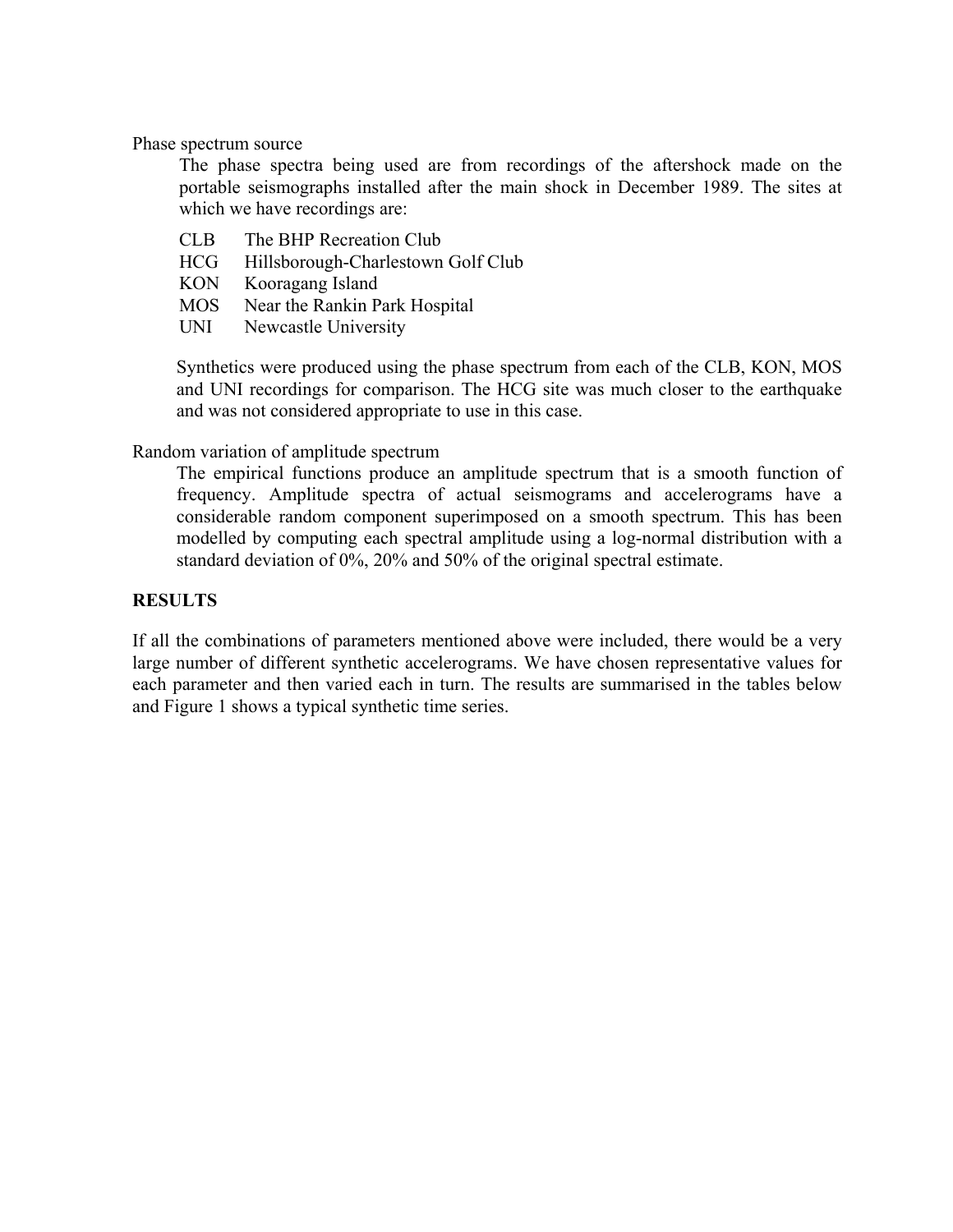# **Figure 1 - Typical Synthetic Time Series**

For purposes of tabulation, only the peak ground acceleration has been presented. However, we do not believe it is a good indicator of damage potential of the accelerogram.

The tables below indicate the peak (horizontal) amplitude for some of the synthetic accelerograms produced. Each table corresponds to the variation of one of the parameters described in the previous section.

Table 1 shows the comparison between the two attenuation functions using a variety of phase spectra and site conditions. It shows that the functions give identical values for bedrock motion and that the Trifunac function gives values about 35% higher for alluvium.

| Attenuation<br>Function | Phase Spectrum<br>Source | <b>Site Condition</b> | Peak Acceleration<br>(g) |
|-------------------------|--------------------------|-----------------------|--------------------------|
| Trifunac                | <b>CLB</b>               | "Alluvium"            | 0.23                     |
| McGuire                 | <b>CLB</b>               | "Alluvium"            | 0.17                     |
| Trifunac                | <b>KON</b>               | "Alluvium"            | 0.19                     |
| McGuire                 | <b>KON</b>               | "Alluvium"            | 0.14                     |
| Trifunac                | <b>CLB</b>               | "Bedrock"             | 0.21                     |
| McGuire                 | <b>CLB</b>               | "Bedrock"             | 0.21                     |
| Trifunac                | <b>KON</b>               | "Bedrock"             | 0.18                     |
| McGuire                 | <b>KON</b>               | "Bedrock"             | 0.18                     |

### **Table 1 - Variation Due to Attenuation Function**

Table 2 shows the result of the various methods for considering site conditions. The amplification referred to in the table is spectral amplification at a narrow range of frequencies between 0.6 and 3.0 hertz peaking at 1.8 hertz. It shows that the peak motion is higher on alluvium than on bedrock as expected. It also shows that if one increases the spectral amplification, the peak ground motion also increases but to a much lesser extent.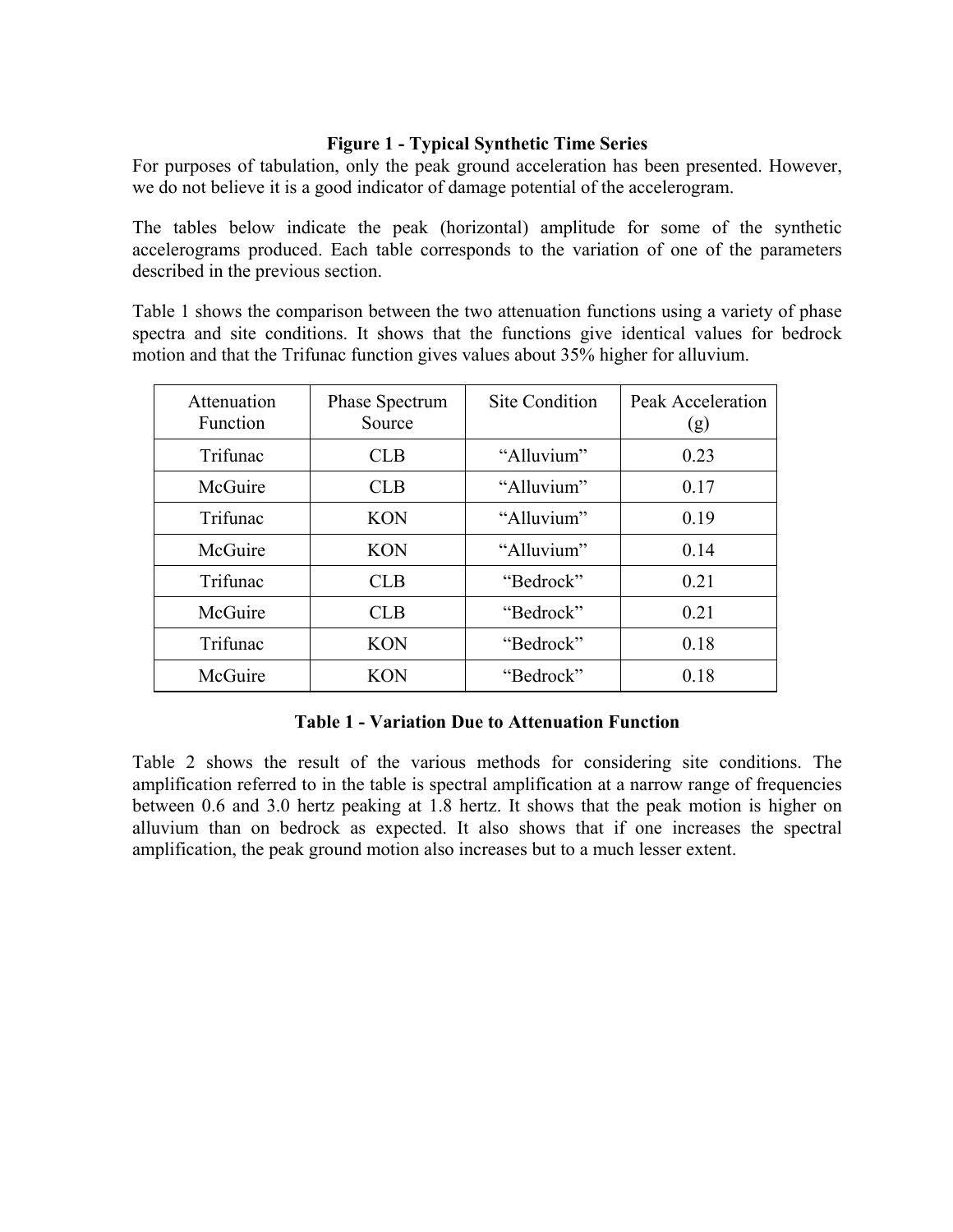| Site Condition          | Peak Acceleration<br>(g) |
|-------------------------|--------------------------|
| "Alluvium"              | 0.23                     |
| "Intermediate"          | 0.22                     |
| "Bedrock"               | 0.21                     |
| Bedrock with amp of 2.0 | 0.23                     |
| Bedrock with amp of 4.0 | 0.25                     |
| Bedrock with amp of 6.0 | 0.26                     |
| Bedrock with amp of 8.0 | 0 26                     |

### **Table 2 - Variation in Site Condition**

Table 3 shows the variation due to different phase spectra for both the McGuire and Trifunac attenuation functions, assuming alluvial site conditions. It shows that this leads to a variation in peak amplitudes of about 25%.

| Attenuation<br>Function | Phase Spectrum<br>Source | Peak Acceleration<br>(g) |
|-------------------------|--------------------------|--------------------------|
| Trifunac                | <b>CLB</b>               | 0.23                     |
| Trifunac                | <b>KON</b>               | 0.19                     |
| Trifunac                | <b>MOS</b>               | 0.24                     |
| Trifunac                | <b>UNI</b>               | 0.20                     |
| McGuire                 | <b>CLB</b>               | 0.17                     |
| McGuire                 | <b>KON</b>               | 0.14                     |
| McGuire                 | <b>MOS</b>               | 0.18                     |
| McGuire                 | I INI                    | 0.15                     |

## **Table 3 - Variation in Phase Spectrum**

Table 4 shows the variation caused by the addition of a pseudo-random signal to the amplitude spectra. This shows that adding such noise increases the peak amplitude of the time series produced by up to 20%.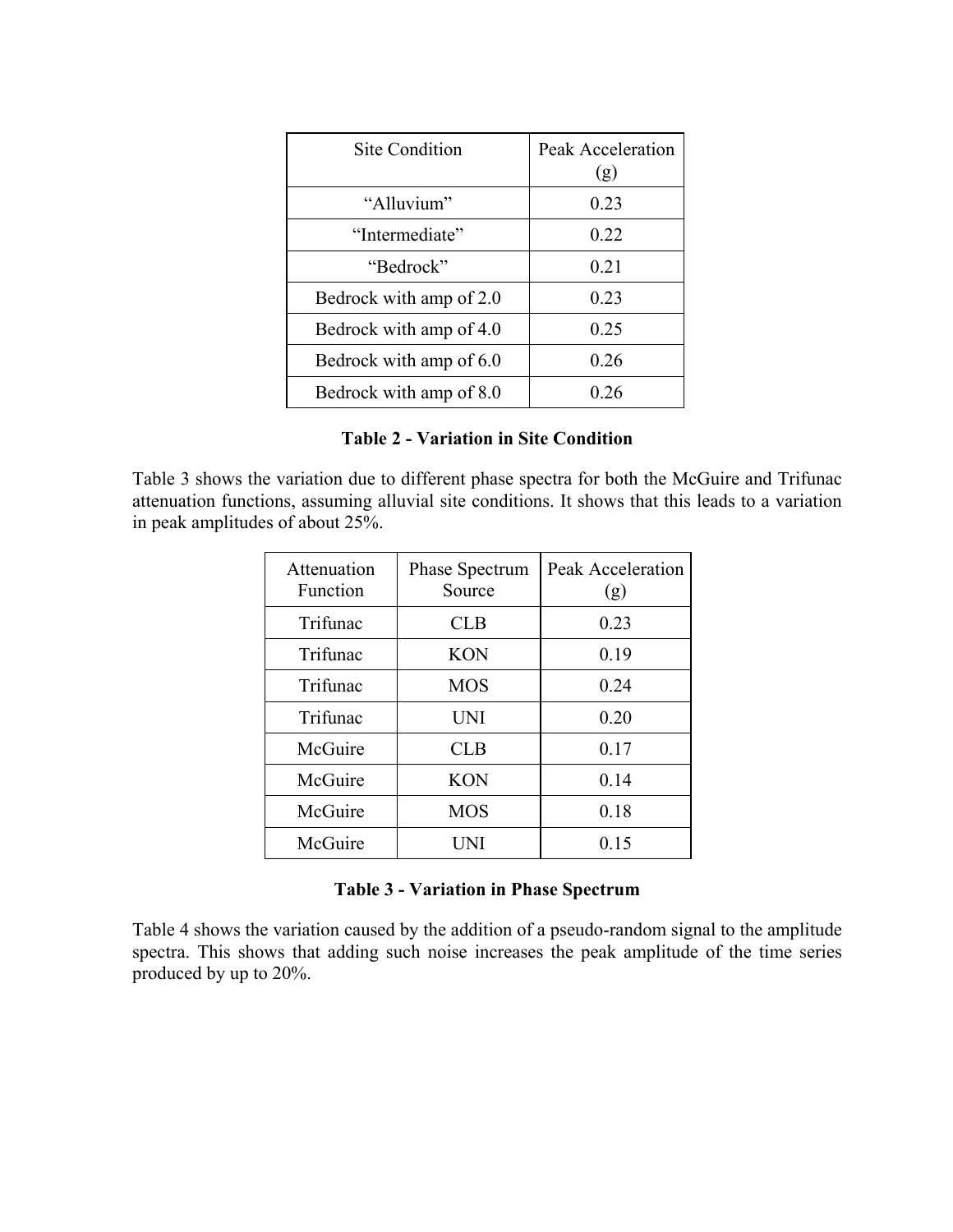| Attenuation<br>Function | Phase Spectrum<br>Source | Pseudo-random<br>Noise Amplitude<br>$(\%)$ | Peak<br>Acceleration (g) |
|-------------------------|--------------------------|--------------------------------------------|--------------------------|
| Trifunac                | <b>CLB</b>               | 0                                          | 0.23                     |
| Trifunac                | <b>CLB</b>               | 20                                         | 0.24                     |
| Trifunac                | <b>CLB</b>               | 50                                         | 0.27                     |
| Trifunac                | <b>KON</b>               | $\theta$                                   | 0.19                     |
| Trifunac                | <b>KON</b>               | 20                                         | 0.20                     |
| Trifunac                | <b>KON</b>               | 50                                         | 0.23                     |
| McGuire                 | <b>CLB</b>               | $\overline{0}$                             | 0.17                     |
| McGuire                 | <b>CLB</b>               | 20                                         | 0.17                     |
| McGuire                 | <b>CLB</b>               | 50                                         | 0.20                     |
| McGuire                 | <b>KON</b>               | 0                                          | 0.14                     |
| McGuire                 | <b>KON</b>               | 20                                         | 0.14                     |
| McGuire                 | <b>KON</b>               | 50                                         | 0.16                     |

**Table 4 - Variation Due to Additive Random Signal** 

# **DISCUSSION ON SITE AMPLIFICATION**

In the literature on site effects in general, and regarding the Newcastle earthquake in particular, there is confusion between spectral amplification and time series amplification.

Spectral amplification is the amplification of a particular frequency or band of frequencies. This is most easily seen and analysed using the Fourier amplitude spectrum. On the other hand, time series amplification is usually used to indicate the ratio of the peak amplitude of two time series. While these two types of amplification are related, they are most certainly not the same thing.

This can be seen from Table 2. The peak acceleration of the time series using a straight "bedrock" spectrum is 0.21g. If a spectral amplification of 4.0 at a narrow range of frequencies around 1.8 hertz is applied to this spectrum, the peak acceleration of the time series only increases to 0.25g, that is a factor of 1.2 (not 4.0).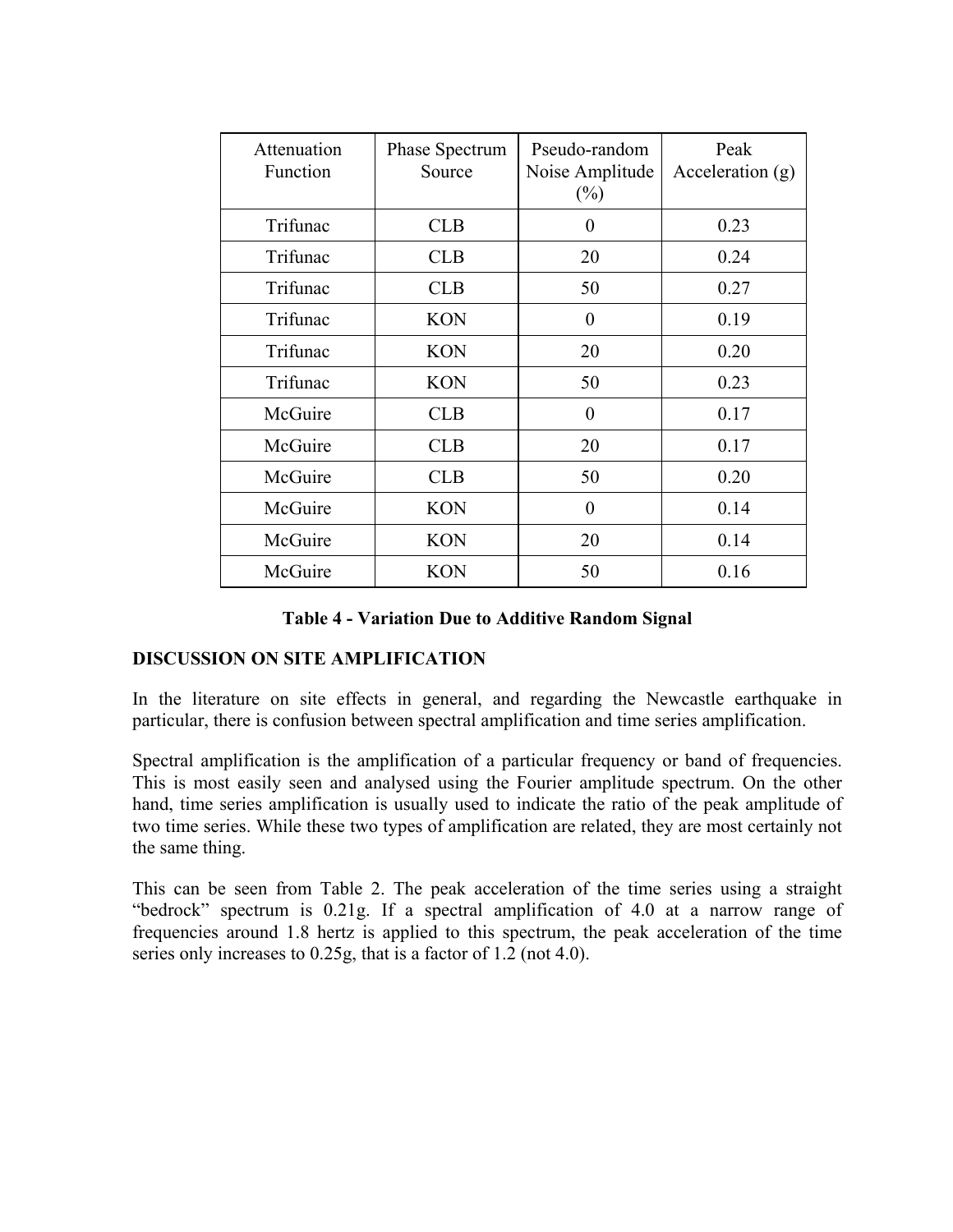The confusion between the two types of amplification is partially responsible for the widely varying values quoted for amplification at various sites in Newcastle (by the author as well as others). In summary, we are suggesting that a peak spectral amplification of a factor of four or six is not unreasonable. However, this only leads to amplification in the peak amplitude of the time series by a factor of about 1.25. If however, a structure on the site had a natural period near the sites natural period, its response will be high because of the amplification in ground motion at this frequency.

#### **CONCLUSION**

1

Using the most appropriate parameters, sixteen accelerograms designed to represent the December 1989 Newcastle earthquake were produced using the PSM. They yielded a mean peak ground acceleration of 0.23g.

Even relatively high spectral amplification at certain frequencies does not lead to high peak ground acceleration amplification. In the case presented here peak spectral amplification by a factor of eight at 1.8 hertz only lead to amplification by a factor of 1.25 in peak acceleration.

The synthetic accelerograms produced by this study are available in digital form for use in computer studies.

 $<sup>5</sup>$  Underwood, R. (1985). Reported in Denham, D., G.M.Gibson, R.S.Smith & R.Underwood (1985). "Source</sup> mechanisms and strong ground motion from the 1982 Wonnangatta and 1966 Mount Hotham earthquakes", *Australian Journal of Earth Sciences*. Vol 32, pp 37-46.

<sup>6</sup> Rynn, J.M.W. (1989). "Commentary on seismic risk estimates and related uncertainties for northeastern Australia", *The University of Queensland, Special Paper*, 1989.

7 Gaull, B., M.Michael-Leiba, J.Rynn (1990). "Probabilistic earthquake risk maps of Australia", *Australian Journal of Earth Sciences*, Vol 37, pp 159-187.

<sup>8</sup> IEAust (1990a): "Proceedings of the Conference on the Newcastle Earthquake, 15-17 February 1990".

<sup>9</sup> IEAust (1990b). "The Institution of Engineers, Australia - Newcastle Earthquake Study". IEAust, March 1990.

<sup>1</sup> Esteva, L. & E.Rosenblueth (1964). "Expectros de temblores a distancias moderados y grandes*", Bolotin Sociedad Mexicana de Ingenieria Seismica*, Vol 2, pp 1-18.

<sup>2</sup> Esteva, L. (1974). "Geology and probability in the assessment of seismic risk", *Proceedings of the 2nd International Congress of the International Association of Engineering Geologists*, Brazil, August 1974.

<sup>3</sup> Campbell, K.W. (1981). "Near-source attenuation of peak horizontal acceleration*", Bulletin of the Seismological Society of America*, Vol 71, pp 2039-2070.

<sup>&</sup>lt;sup>4</sup> Joyner, W.B., D.M.Boore & R.C.Porcella (1981) "Peak horizontal acceleration and velocity from strong motion records including records from the 1979 Imperial Valley, California, earthquake", *US Geological Survey, Open-File report*, 81-365.

<sup>&</sup>lt;sup>10</sup> Poulos, H.G. (1991). "Relationship between local soil conditions and structural damage in the 1989 Newcastle earthquake", *Australian Civil Engineering Transactions*, CE33, 3, pp 181-188.

 $11$  EEFIT (1991) "The 1989 Newcastle Australian Earthquake, a Field Report by EEFIT (Earthquake Engineering) Field Investigation Team)", *Institution of Structural Engineers (UK),* March 1991.